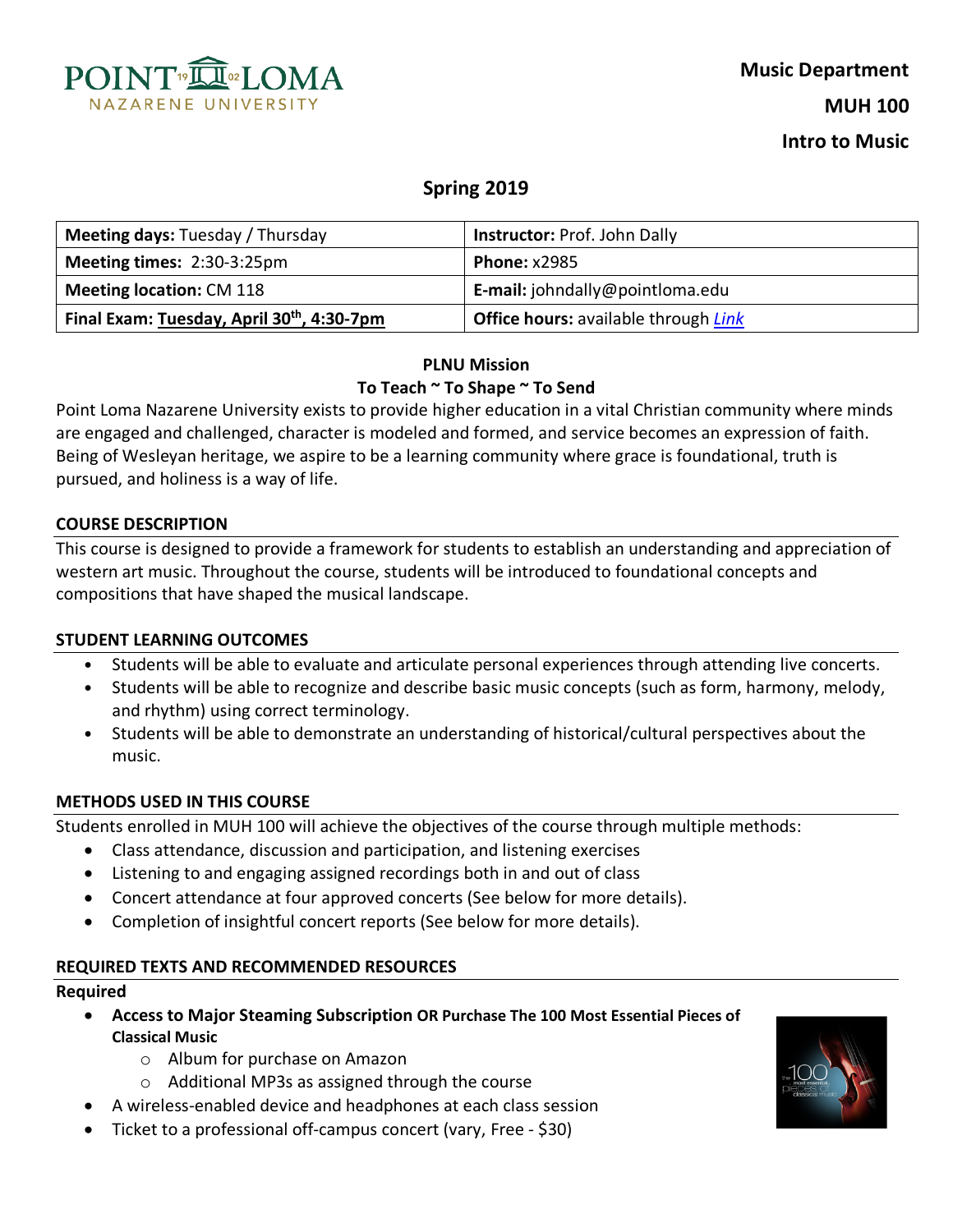# **Potential Purchases**

• Some on-campus concerts may require the purchase of a ticket  $\langle$  < \$10)

# **ATTENDANCE AND PARTICIPATION**

Regular and punctual attendance at all classes is considered essential to optimum academic achievement. Due to the importance of lectures, in-class presentations, group activities, and class discussions you will receive credit for your attendance.

# **PLNU ATTENDANCE AND PARTICIPATION POLICY**

Regular and punctual attendance at all classes is considered essential to optimum academic achievement. If the student is absent from more than 10 percent of class meetings, the faculty member can file a written report which may result in de-enrollment. If the absences exceed 20 percent, the student may be de-enrolled without notice until the university drop date or, after that date, receive the appropriate grade for their work and participation. See Academic Policies in the Undergraduate Academic Catalog.

### **LISTENING**

The principal homework for this class is to listen to and memorize our assigned recordings. The following are some suggestions on how to memorize this music effectively.

- Listen and engage multiple times each day (a minimum of 15 minutes per day)
- Create a "system" to help you identify/track compositions (Flash Cards, spreadsheet, etc.)
- Listen and view multiple performances of assigned works
- Take notes in-class (to keep track of time periods and composers)

For each full-length piece, you should be able to identify the composition's name, composer, and time period after listening to as little as ten seconds from anywhere within the recording.

### **ASSESSMENT AND GRADING**

Students will be evaluated on their daily work, on their playing tests, and on their improvement

| Category                                     | Percentage                   |  |
|----------------------------------------------|------------------------------|--|
| Class Participation, Quizzes, and Group Work | 50                           |  |
| <b>Concert Reports</b>                       | 20 (5 extra credit possible) |  |
| Midterm Exam                                 | 15                           |  |
| Final Exam (Cumulative)                      | 15                           |  |

#### Grading for this course is on a fixed scale:

| Grading for this course is on a fixed scale. |              |                   |              |  |
|----------------------------------------------|--------------|-------------------|--------------|--|
| <b>PERCENTAGE</b>                            | <b>GRADE</b> | <b>PERCENTAGE</b> | <b>GRADE</b> |  |
| 100-93                                       | Α            | 76.9-73           |              |  |
| 92.9-90                                      | А-           | 72.9-70           | r-           |  |
| 89.9-87                                      | B+           | 69.9-67           | D+           |  |
| 86.9-83                                      | В            | 66.9-63           |              |  |
| 82.9-80                                      | B-           | 62.9-60           | D-           |  |
| 79.9-77                                      | C+           | Below 60          |              |  |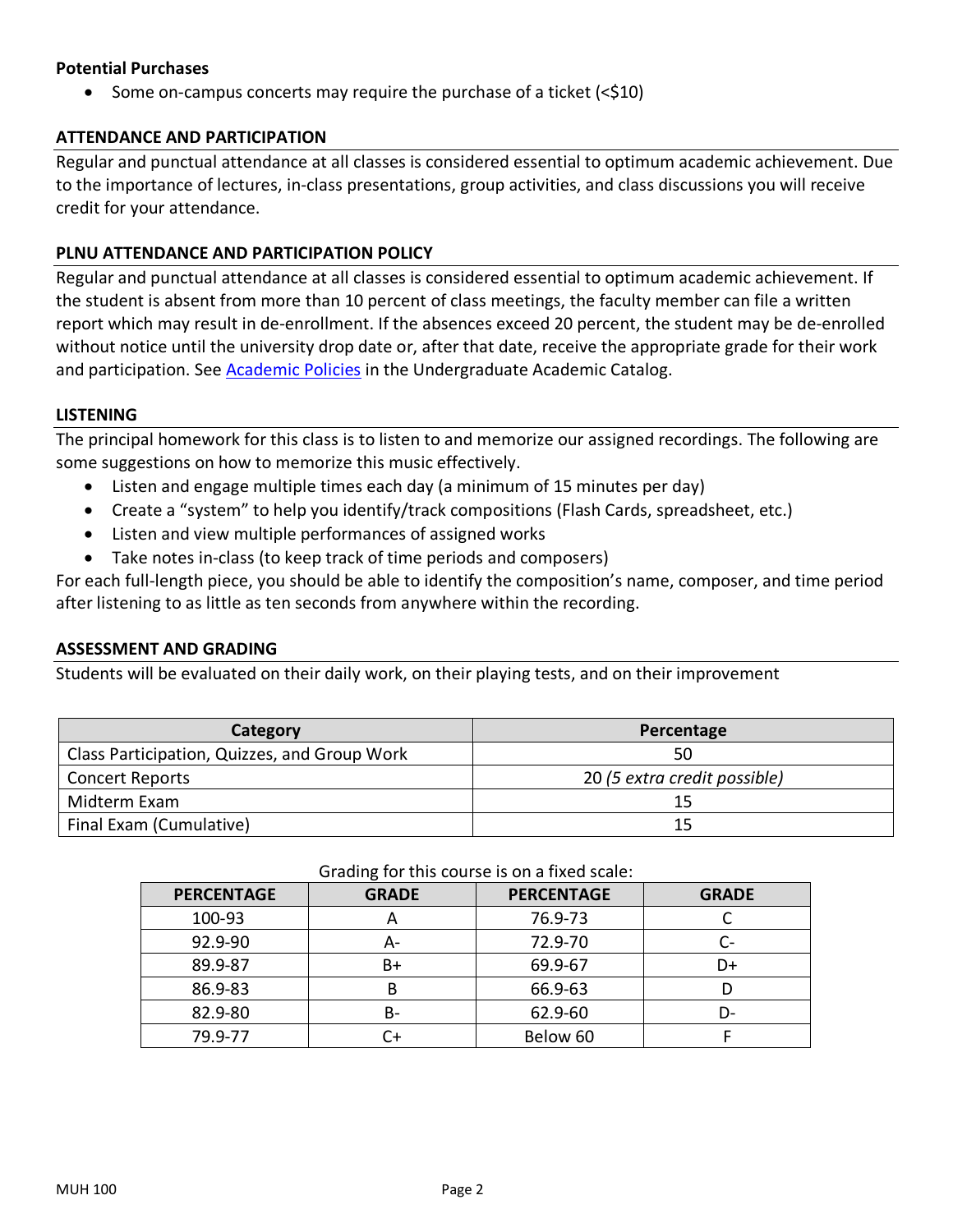# **INCOMPLETES AND LATE ASSIGNMENTS**

All assignments are to be submitted/turned in by the beginning of the class session on the day they are due including assignments posted in Canvas. Late work is not accepted, so if there are any issues you know about that may prevent you from completing an assignment in a timely manner, be sure to discuss it with me before the due date! Concert Reports are due no later than one week after the event.

# **FINAL EXAMINATION POLICY**

Successful completion of this class requires taking the final examination, conducted in the computer lab, **on its scheduled day** – **Tuesday, April 30th, 4:30-7pm***.* No requests for early examinations or alternative days will be approved.

#### **CONCERT ATTENDANCE POLICY**

Attendances at live concerts help students to gain a greater understanding of the complexities of this art form to help you experience how live performance enriches musical understanding and appreciation.

You are asked to attend a **minimum four concerts (in their entirety)** during the semester.

- A least **one must to be a pre-approved off-campus professional** concert (see below)
- On-campus concerts in Crill Hall may vary, but do not include *musical theatre, gospel, rock, pop, etc.*
- **Only 1 of on-campus concerts may be a of the jazz idiom** (PLNU Jazz Band or Vocal Jazz)

#### **PLNU On-campus Concerts:**

www.pointloma.edu/musicevents

**Approved Off-Campus Professional Concert Opportunities** *(will require the purchase of a ticket):*

**San Diego Symphony** http://www.sandiegosymphony.org *Student Discounts are available for selected performances for as little as \$10. ALWAYS CALL BEFORE HEADING DOWN. SDSO Box office - 619.235.0804* **San Diego Opera** www.sdopera.com **La Jolla Music Society** www.LJMS.org Los Angeles Philharmonic http://www.laphil.com/ Los Angeles Opera http://www.losangelesopera.com/ La Jolla Symphony & Chorus http://www.lajollasymphony.com/index.php

#### **CONCERT REPORTS**

**Please submit on Canvas within one week of the concert.** *Requirements are found on Canvas.*  **Minimum Submission Timeline:** 

Minimum of 1 report should be submitted by  $2/11 \approx 2$  by  $3/18 \approx 3$  by  $4/15$ On-Campus #1 submission will close at noon on 3/18 On-Campus #2 submission will close at noon on 4/15 Final reports must be submitted by noon on 4/29/19

### **SIGNATURE ASSIGNMENT (GELO)**

*You will demonstrate the GE Learning Outcome 2.b. -Understand and appreciate diverse forms of artistic expression,* through the successful of your off-campus report. At the end of the semester, you will have the final opportunity to edit and submit your off-campus report for assessment.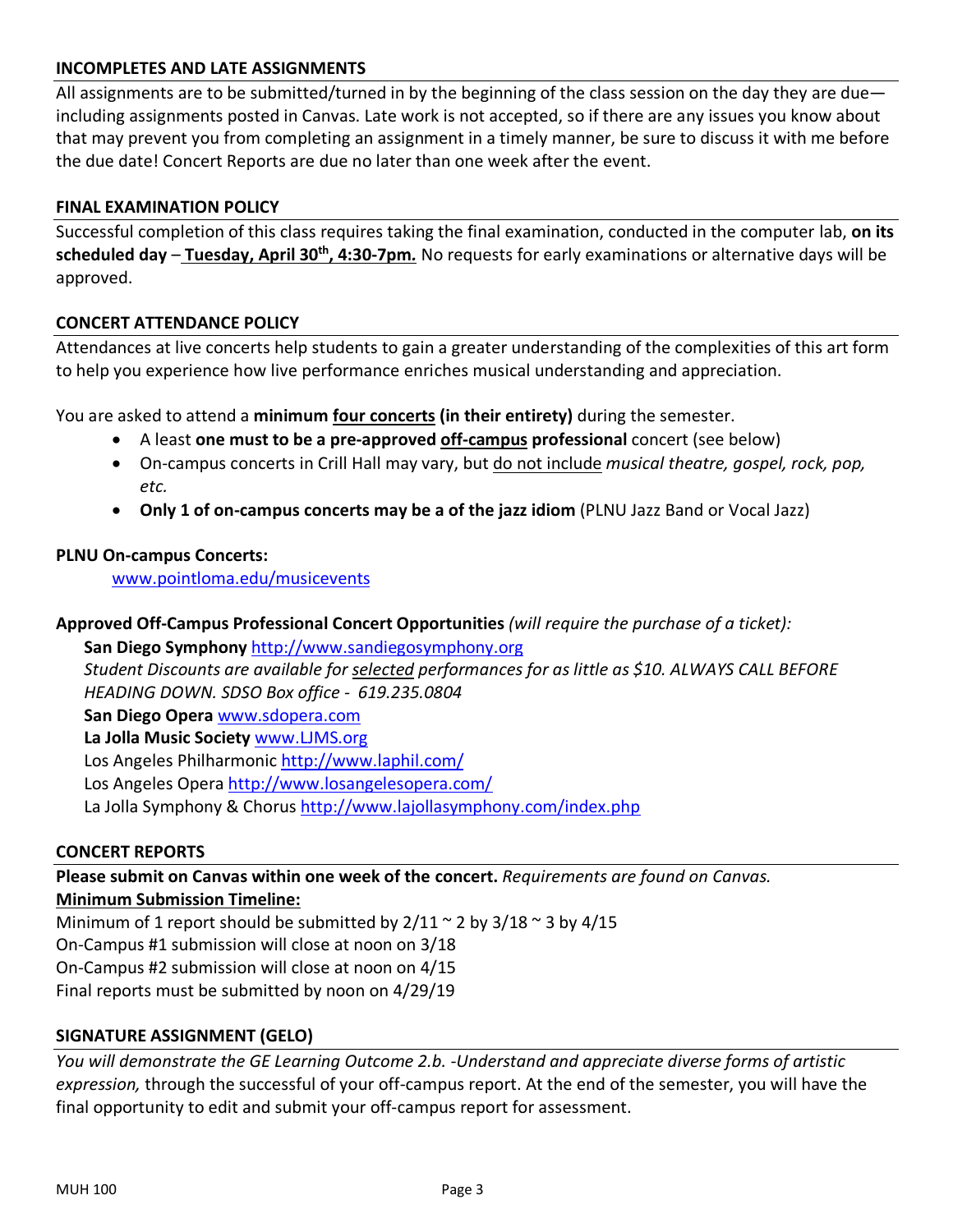# **USE OF TECHNOLOGY**

Point Loma Nazarene University encourages the use of technology for learning, communication, and collaboration. It is each student's responsibility to check his or her PLNU email on a daily basis. Since Canvas will be used in this course, it is each student's responsibility to be able to access Canvas and complete required tasks on time. Audacity and iTunes are preferred software and are available for free online (tutorials are available on Canvas). For help contact the Helpdesk x2222.

You are encouraged to bring your laptop, iPad, and/or cell phone to class—but please make sure you use them appropriately and responsibly. If a tech tool becomes a distraction or disruption while class is in session, I will ask you to put it away or invite you to no longer bring it to class.

# **FINAL EXAMINATION POLICY**

Successful completion of this class requires taking the final examination **on its scheduled day**. The final examination schedule is posted on the Class Schedules site. No requests for early examinations or alternative days will be approved.

# **PLNU COPYRIGHT POLICY**

Point Loma Nazarene University, as a non-profit educational institution, is entitled by law to use materials protected by the US Copyright Act for classroom education. Any use of those materials outside the class may violate the law.

# **PLNU ACADEMIC HONESTY POLICY**

Students should demonstrate academic honesty by doing original work and by giving appropriate credit to the ideas of others. Academic dishonesty is the act of presenting information, ideas, and/or concepts as one's own when in reality they are the results of another person's creativity and effort. A faculty member who believes a situation involving academic dishonesty has been detected may assign a failing grade for that assignment or examination, or, depending on the seriousness of the offense, for the course. Faculty should follow and students may appeal using the procedure in the university Catalog. See Academic Policies for definitions of kinds of academic dishonesty and for further policy information.

# **PLNU ACADEMIC ACCOMMODATIONS POLICY**

While all students are expected to meet the minimum standards for completion of this course as established by the instructor, students with disabilities may require academic adjustments, modifications or auxiliary aids/services. At Point Loma Nazarene University (PLNU), these students are requested to register with the Disability Resource Center (DRC), located in the Bond Academic Center. (DRC@pointloma.edu or 619-849-2486). The DRC's policies and procedures for assisting such students in the development of an appropriate academic adjustment plan (AP) allows PLNU to comply with Section 504 of the Rehabilitation Act and the Americans with Disabilities Act. Section 504 (a) prohibits discrimination against students with special needs and guarantees all qualified students equal access to and benefits of PLNU programs and activities. After the student files the required documentation, the DRC, in conjunction with the student, will develop an AP to meet that student's specific learning needs. The DRC will thereafter email the student's AP to all faculty who teach courses in which the student is enrolled each semester. The AP must be implemented in all such courses.

If students do not wish to avail themselves of some or all of the elements of their AP in a particular course, it is the responsibility of those students to notify their professor in that course. PLNU highly recommends that DRC students speak with their professors during the first two weeks of each semester about the applicability